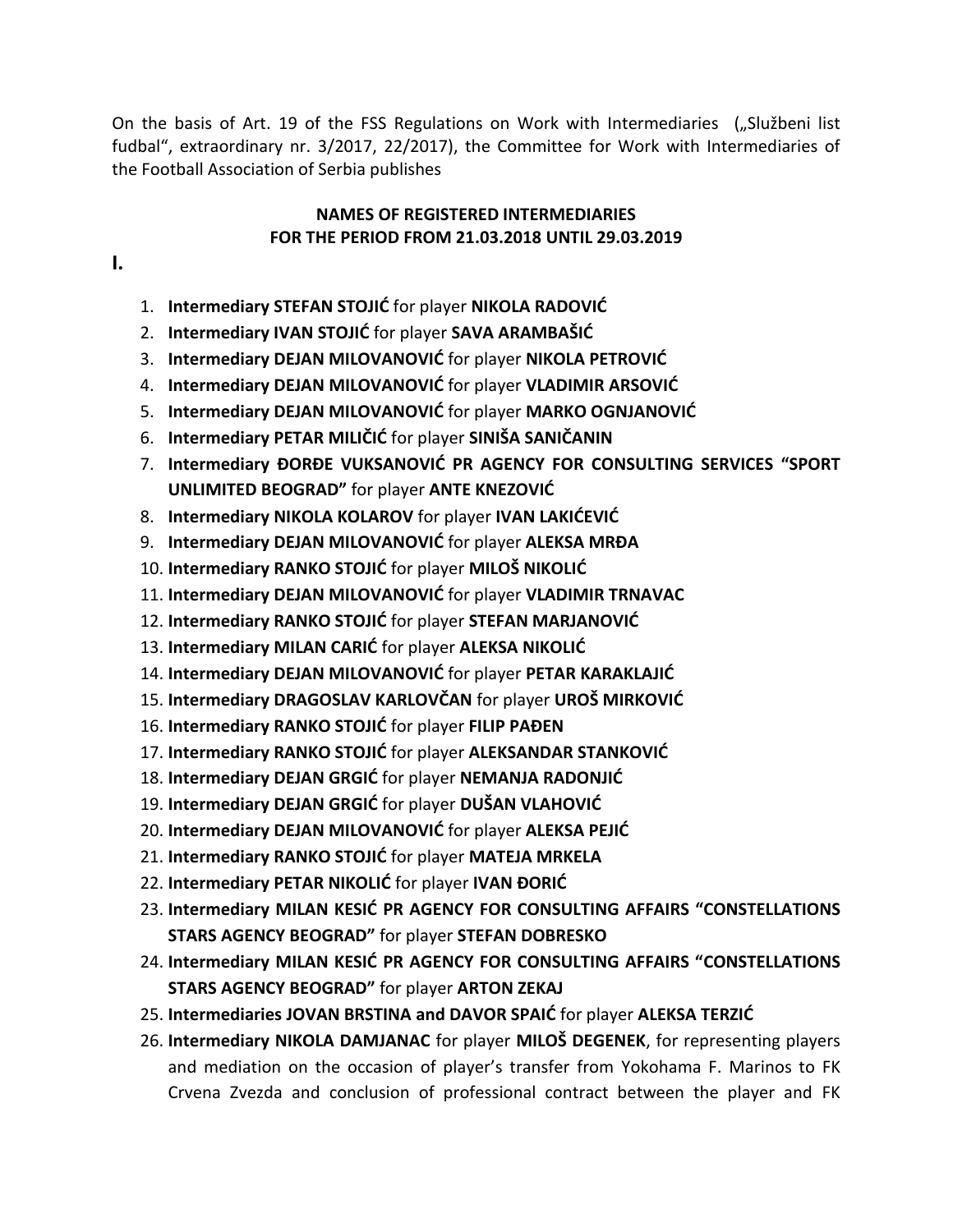Crvena Zvezda – Intermediary's remuneration EUR 102.242,00, which represents 8% of player's gross income for the duration of the professional contract with the club.

#### **II. FK CRVENA ZVEZDA from Belgrade**

- 1. FK CRVENA ZVEZDA from Belgrade intermediary STEVAN MIKOVIĆ from Belgrade, for mediation in extension of Professional Contract between FK Crvena Zvezda and player a Filip Stojković – remuneration to Intermediary EUR 104.472,40, which represents 8% of player's gross income for the duration of the professional contract with the club. Agreed dynamics of payment in three equal instalments of 34.824,13 EUR each, as follows: first instalment until 31.01.2019, second instalment until 31.01.2020, third instalment until 31.01.2021. Contract from 18.12.2018.
- **2. FK CRVENA ZVEZDA** from Belgrade **intermediary SAŠA ĐORĐEVIĆ** from Belgrade for mediation in conclusion of a Professional contract between FK Crvena Zvezda and player Nemanja Milunović – intermediary's remuneration EUR 114.694,50, which represents 8% of player's gross income for the duration of professional contract with the club. Agreed dynamics of payment in two instalments: 45.877,81 EUR until 31.01.2019, 68.816,71 EUR until 30.09.2019. Contract from 16.11.2018.
- **3. FK CRVENA ZVEZDA** from Belgrade intermediary ALEKSANDAR VAŽIĆ from Dubai for mediation in extension of the Professional Contract between FK Crvena Zvezda and player Milan Pavkov – intermediary's remuneration EUR 95.172,72, representing 8% of player's gross income for the duration of professional contract with the club. Contract as of 12.12.2018.
- **4. FK CRVENA ZVEZDA** from Belgrade **intermediary "IP CONSALTING" from Belgrade , represented by IVICA PAVLOVIC** from Belgrade, for mediation in concluding the Professional Contract between FK Crvena Zvezda and player Miloš Vulić - intermediary's remuneration EUR 48.341,59, which represents 8% of player's gross income for the duration of professional contract with the club. The agreed payment dynamics is in four instalments, as follows: 12.085,00 EUR until 31.01.2019, 12.085,00 EUR until 31.01.2020, 12.085,00 EUR until 31.01.2021 and 12.086,59 EUR until 31.01.2022. Contract as of 21.12.2018.
- **5. FK CRVENA ZVEZDA** from Belgrade intermediary PETAR BAZIĆ from Belgrade /Mladenovac for mediation in concluding a Professional Contract between FK Crvena Zvezda and player Dejan Vidić – intermediary's remuneration EUR 13.440,00, which represents 8% of player's gross income for the duration of professional contract with the club. Contract as of 31.12.2018.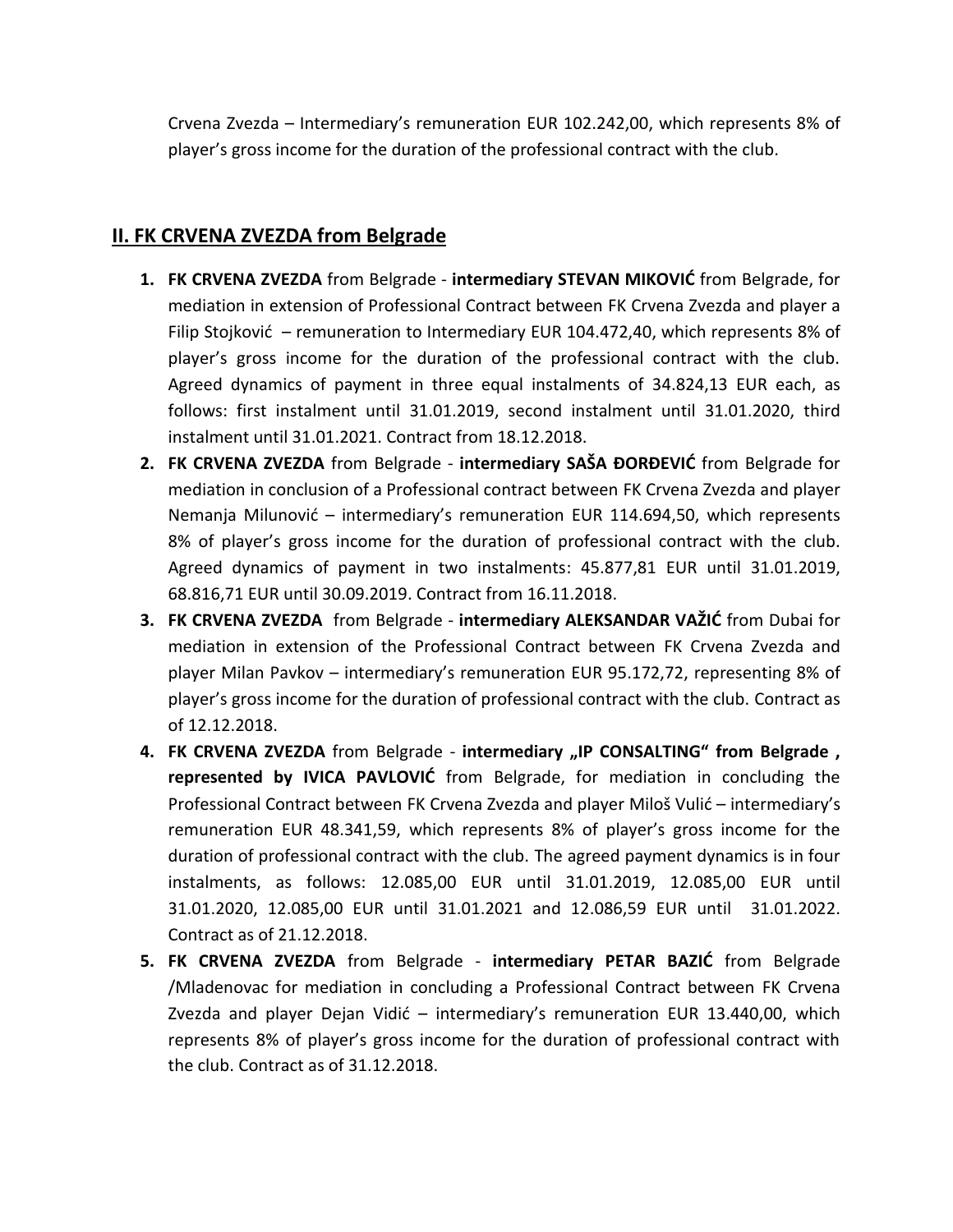- **6. FK CRVENA ZVEZDA** from Belgrade **intermediary GORAN MILOŠEVIĆ** from Belgrade for mediation to the purpose of conclusion of a professional contract between FK Crvena Zvezda and player Aleksa Vukanović – intermediary's remuneration EUR  $68.426,88$ , which represents 8% of player's gross income for the duration of professional contract with the club. Payment obligation latest by 15.09.2021. Contract as of 18.01.2019.
- **7. FK CRVENA ZVEZDA** from Belgrade intermediary BORIS VASKOVIĆ PR, AGENCIJA ZA **KONSALTING** "BOKA SOCCER"**from Novi Sad, represented by BORIS VASKOVIC** from Novi Sad, for mediation to the purpose of concluding a Professional Contract between FK Crvena Zvezda and player Martin Novaković - Intermediary's remuneration EUR 10.000,00, which represents 8% of player's gross income for the duration of professional contract with the club. Contract as of 25.01.2019.
- **8. FK CRVENA ZVEZDA** from Belgrade **intermediary RADE CALDOVIC** from Belgrade for mediation to the purpose of conclusion of a professional playing contract between FK Crvena Zvezda and player Milan Gajić - intermediary's remuneration EUR 156.777,84, which represents 8% of player's gross income for the duration of professional contract with the club. Obligation for payment latest by 31.01.2022. Contractg as of 18.01.2019.
- **9. FK CRVENA ZVEZDA** from Belgrade intermediary SRDAN JEREMIC from Belgrade for mediation in concluding the Professional contract between FK Crvena Zvezda and player Miloš Degenek – Intermediary's remuneration EUR 102.242,00, which represents 8% of player's gross income for the duration of professional contract with the club. Contract as of 04.07.2018.
- **10. FK CRVENA ZVEZDA** from Belgrade **intermediary "KAIROS" DOO, KAIROS SPORTS MANAGMENT from Budva, Republic of Montenegro, represented by IGOR GLUŠČEVIĆ** from Budva, Republic of Montenegro, for mediation on the occasion of transfer of player Račić Uroš from FK Crvena Zvezda to Valencia CF, Spain - intermediary's remuneration EUR 176.000,00, which represents 8% of value of transfer, agreed between the clubs. Contract as of 14.06.2018.
- **11. FK CRVENA ZVEZDA** from Belgrade **intermediary STARS & FRIENDS АUSTRIA SPORTMANAGEMENT GmbH from Wels, Austria represented vy the lawyer BRANKO Z. JOVIČIĆ** from Belgrade, for mediation to the purpose of conclusion of a Professional contract between FK Crvena Zvezda and player Milan Jevtović - intermediary's remuneration EUR 60.000,00, which represents 8% of player's gross income for the duration of professional contract with the club. The agreed dynamics of payment is in four equal instalments of 15.000,00 EUR each, as follows: first instalment until 01.07.2018, second instalment till 31.01.2019, third instalment until 31.08.2019, fourth instalment until 31.10.2019, as per the issued invoice. Contract from 22.06.2018.
- **12. FK CRVENA ZVEZDA** from Belgrade **intermediary NATURAL WING LIMITED, Nicosia, Cyprus, represented by PETROS VRACHAS from Nicosia** for mediation in concluding the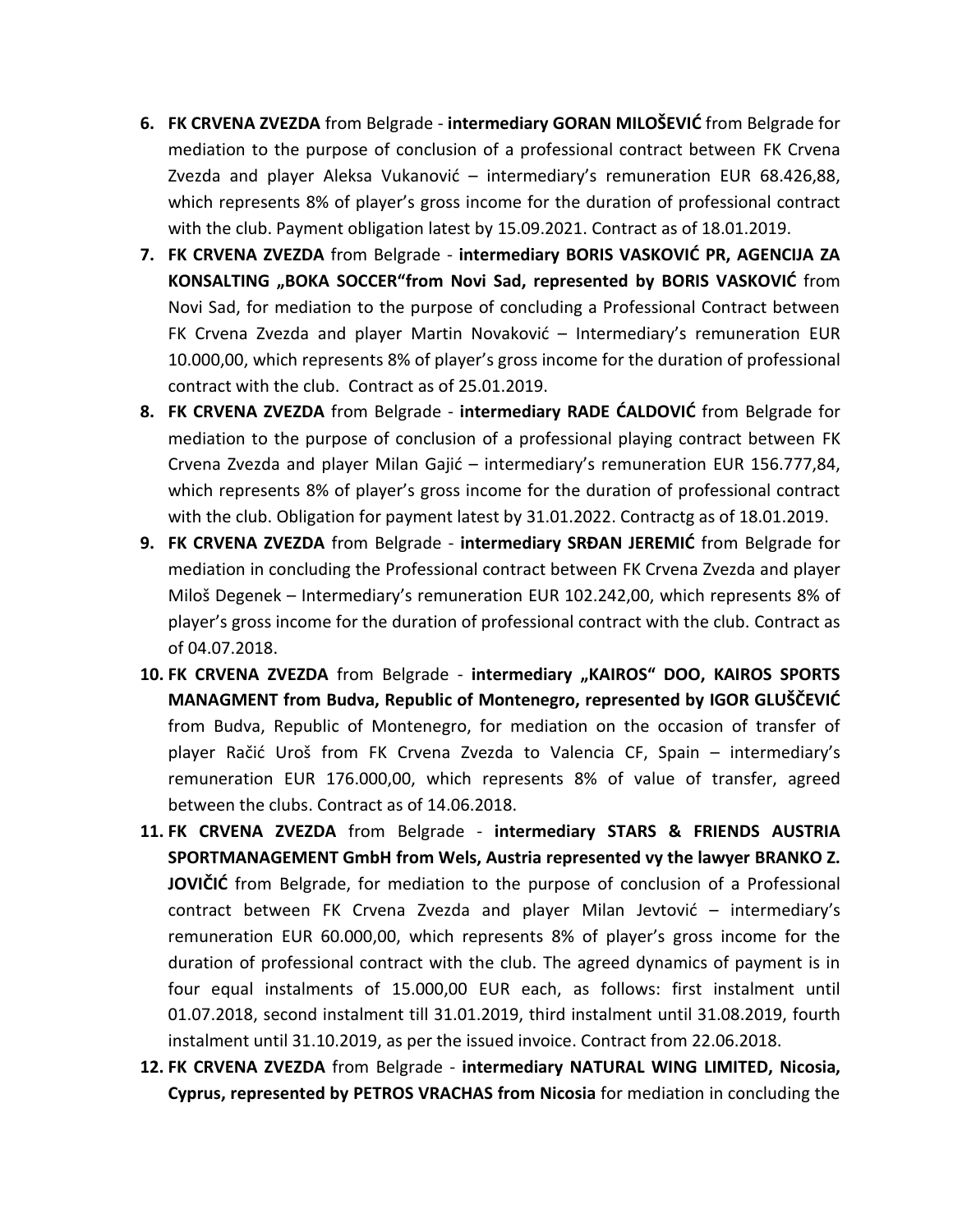Professional playing contract between FK Crvena Zvezda and player Marko Marin – intermediary's remuneration EUR 161.499,00, which represents 8% of player's gross income for the duration of professional contract with the club. Contract as of 31.08.2018.

- **13. FK CRVENA ZVEZDA** from Belgrade **intermediary LUIZ HENRIQUE FERREIRA POMPEO**  from Brazil, for mediation to the purpose of conclusion of Transfer Contract for the player Richmond Boakye from Jiangsu Suning FC to FK Crvena Zvezda – intermediary's remuneration EUR 100.000,00, which represents up to 4% from the total transfer compensation amount agreed between the clubs. Contract as of 31.08.2018.
- 14. FK CRVENA ZVEZDA from Belgrade intermediary IGOR LAMBULIC from Belgrade for mediation to the purpose of conclusion of Transfer Contract of player Richmond Boakye from Jiangsu Suning FC to FK Crvena Zvezda – intermediary's remuneration EUR 100.000,00, which represents up to 4% from total transfer compensation agreed between the clubs. Contract as of 31.08.2018.
- **15. FK CRVENA ZVEZDA** from Belgrade **intermediary GUERASSIM DASKALOV** from Dubai, UAE, for mediation to the purpose of conclusion of the Transfer Contract of player Aleksandar Pešić from FK Crvena Zvezda to Al Ittihad FC – intermediary's remuneration EUR 320.000,00, which represents up to 8% from the total transfer fee agreed between the clubs. The agreed payment dynamics is two equal instalments of 160.000,00 EUR each, first instalment by 13.07.2018, second instalment until 05.03.2019, as per issued invoice. Contract as of 13.07.2018.
- **16. FK CRVENA ZVEZDA** from Belgrade intermediary SAŠA PAVLOVIĆ PR, SSBP **CONSULTING** from Belgrade, Serbia, for mediation to the purpose of concluding a Professionalnog playing contract between FK Crvena Zvezda and player Lorenzo Leroy Ebicilio – Intermediary's remuneration EUR 108.166,40, which represents 8% of player's gross income for the duration of professional contract with the club. The agreed obligation of payment latest by 15.09.2018. Contract as of 27.06.2018.
- **17. FK CRVENA ZVEZDA** from Belgrade **intermediary MIRKO VAVAN from** Novi Sad, Serbia for mediation in transfer of player Dejana Meleg from FK Kajserispor to FK Crvena Zvezda – Intermediary's remuneration EUR 68.601,00, which represents 8% of player's gross income for the duration of professional contract with the club. The agreed payment dynamics is in three equal instalments of 22.867,00 EUR each, first instalment until 15.09.2018, second instalment until 15.09.2019 and third instalment until 15.09.2020. Contract as of 21.06.2018.
- 18. FK CRVENA ZVEZDA from Belgrade intermediary BOJAN STOJILJKOVIĆ from Belgrade, for mediation in Loan Contract of player Nikola Stojiljković from SC Braga to FK Crvena Zvezda – Intermediary's remuneration EUR 42.000,00, which represents 8% of player's gross income for the duration of the loan period. The agreed dynamics of payments is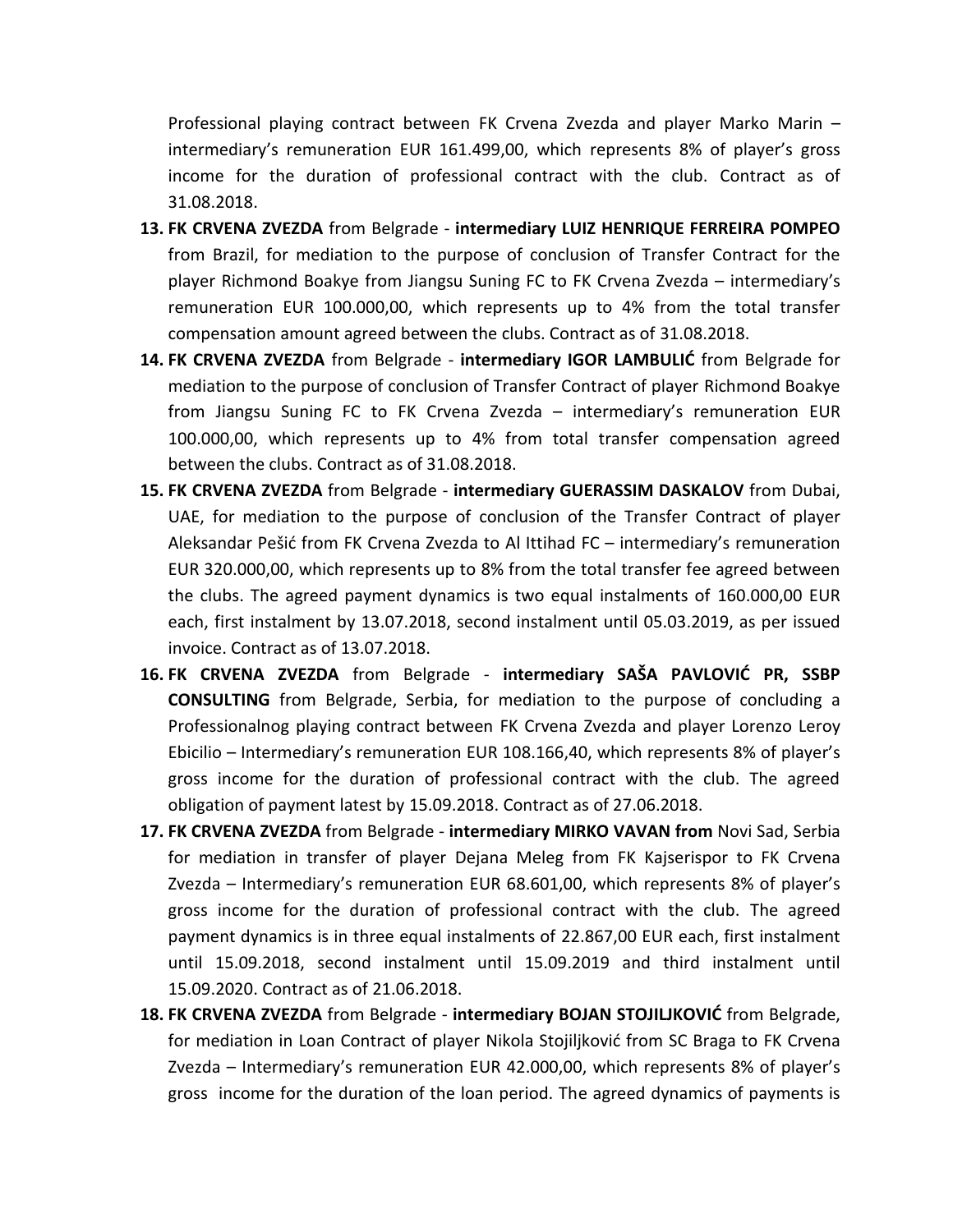in two equal instalments in the amount of 21.000,00 EUR each, first instalment until 15.09.2018, second instalment by 15.02.2019. Contract as of 22.06.2018.

- 19. FK CRVENA ZVEZDA from Belgrade intermediary BOBAN SAVIC from Belgrade for mediation in transfer of player Zoran Popović from FK Bode to FK Crvena Zvezda – Intermediary's remuneration EUR 14.300,00, which represents 8% of player's gross income for the duration of professional contract with the club. The greed payment dynamics in two equal instalments of EUR 7.150,00 each; first instalment until 15.09.2018 and second instalment until 15.09.2019. Contract as of 26.06.2019.
- **20. FK CRVENA ZVEZDA** from Belgrade intermediary ALEKSANDAR VAŽIĆ from Belgrade for mediation in transfer of player Simić Veljko from FK Zemun to FK Crvena Zvezda intermediary's remuneration EUR 50.000,00 which represents 8% of player's gross income for the duration of professional contract with the club. Contract as of 01.08.2018.
- 21. FK CRVENA ZVEZDA from Belgrade intermediary IGOR LAMBULIC from Belgrade for mediation on the occasion of conclusion of Loan Contract of player Jonathan Renato Barbarosa - Cafu with FC Girondins Bordeaux – Intermediary's remuneration EUR 90.000,00 which represents 8% of player's gross income for the duration of loan period. Contract as of 09.08.2018.
- 22. FK CRVENA ZVEZDA from Belgrade intermediary DUŠAN POTIĆ from Belgrade for mediation in concluding the Contract on Permanent Transfer of player Nemanja Radonjić fromz FK Crvena Zvezda to Olimpique de Marseille SASP – intermediary's remuneration EUR 480.000,00, representing 4% of total fee for permament transfer of player agreed between the clubs. The agreed dynamics of payment is in three instalments, as follows: EUR 240.000,00 until 15.09.2018, EUR 160.000,00 by 15.08.2019 and EUR 80.000,00 until 15.08.2020. Contract as of 20.08.2018.
- **23. FK CRVENA ZVEZDA** from Belgrade **intermediary VLADIMIR STOJANOVIĆ** from Belgrade for mediation in concluding the Contract on Permanent Transfer of player Nemanjea Radonjid from FK Crvena Zvezda to Olimpique de Marseille SASP – intermediary's remuneration EUR 480.000,00, which represents 4% of total fee for permanent transfer of the player agreed between the clubs. The agreed payment dynamics is in three instalments as follows: 240.000,00 EUR until 15.09.2018, 160.000,00 EUR until 15.08.2019 and 80.000,00 EUR until 15.08.2020. Contract as of 20.08.2018.
- **24. FK CRVENA ZVEZDA** from Belgrade **intermediary lawyer STEFAN LJ. JOKIC** from Belgrade, for mediation in transfer of player Goran Čaušid from FC Arsenal Tula to FK Crvena Zvezda – intermediary's remuneration EUR 30.000,00, which represents 3% of total value of the transfer agreed between the clubs. Contract as of 31.08.2018.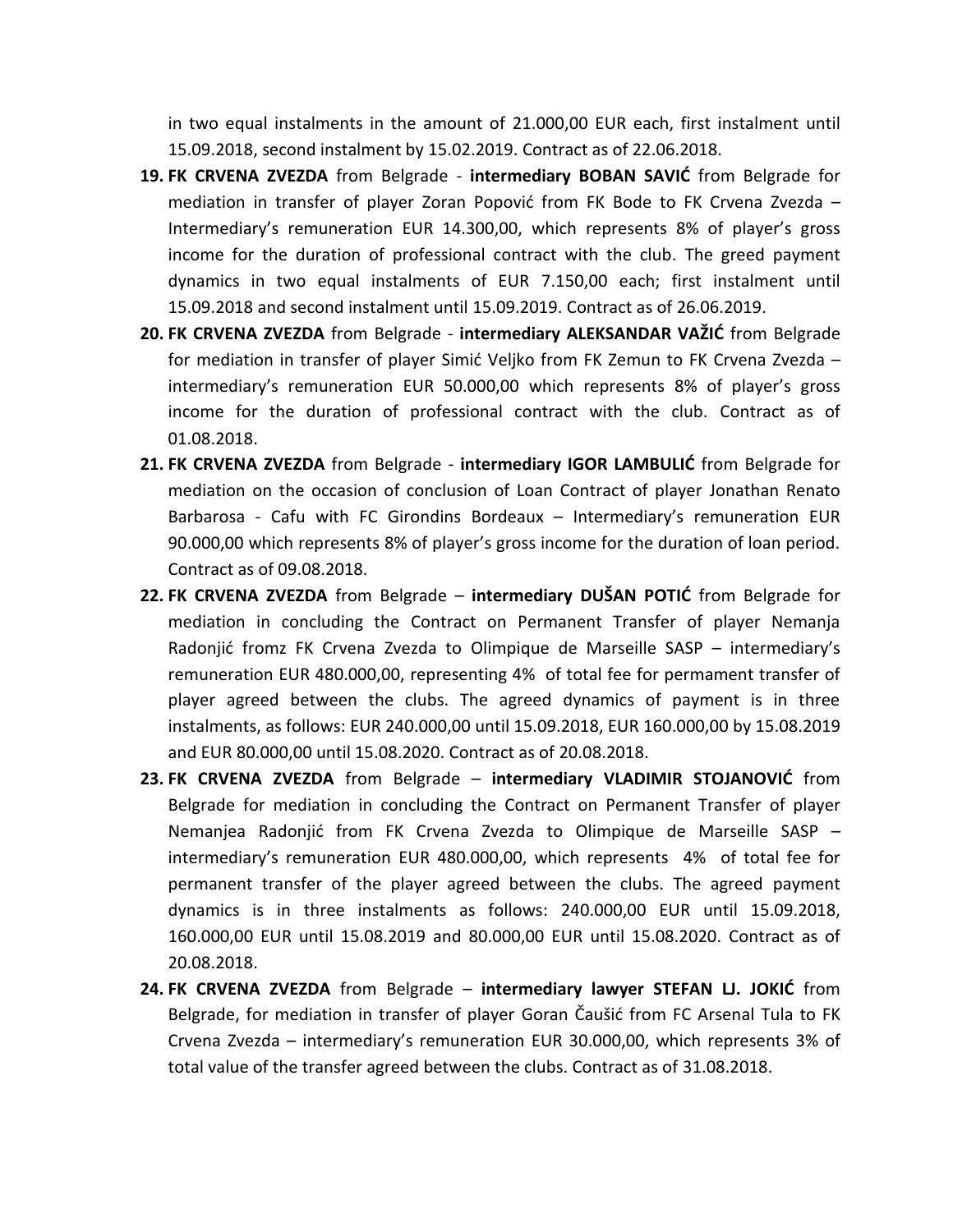- **25. FK CRVENA ZVEZDA** from Belgrade **intermediary lawyer IVAN S. JELOVAC** from Belgrade for mediation in transfer of player Goran Čaušić from FC Arsenal Tula to FK Crvena Zvezda – Intermediary's remuneration EUR 49.999,92, which represents 5% of total value of the transfer agreed between the clubs. Contract as of 31.08.2018.
- **26. FK CRVENA ZVEZDA** from Belgrade **intermediary PETAR VASILJEVIĆ** from Belgrade for mediation in concluding the professional contract for player Goran Čaušić with FK Crvena Zvezda – Intermediary's remuneration EUR 105.333,34, which represents 8% of player's gross income for the duration of professional contract with the club. The agreed dynamics of payments is in three equal installments of EUR 35.111,11 each as follows: first instalment until 20.09.2018, second instalment until 20.09.2019 and third instalment until 20.09.2020. Contract as of 31.08.2018.
- **27. FK CRVENA ZVEZDA** from Belgrade **intermediary SAŠA ĐORĐEVIĆ** from Belgrade in mediation on the occasion of conclusion of a Permanent Transfer Contract of player Mirko Ivanić from LLC FC Bate - Belarus to FK Crvena Zvezda - Intermediary's remuneration EUR 104.000,00 which represents up to 8% of total fee for permanent transfer, agreed between the clubs. The agreed dynamics of payments is in two instalments: the first instalment in the amount of EUR 80.000,00 until 15.09.2019, second instalment in the amount of EUR 24.000,00 until 31.01.2020. Contract as of 06.02.2019.
- **28. FK CRVENA ZVEZDA** from Belgrade intermediary ZORAN PAVLOVIĆ from Belgrade for mediation in conclusion on professional playing contract of player Mirko Ivanić  $$ intermediary's remuneration EUR 114.300,00 which represents 8% of player's salary for the duration of professional contract with the club. The payment obligation is agreed latest by 15.03.2022. Contract as of 06.02.2019.
- **29. FK CRVENA ZVEZDA** from Belgrade **intermediary "RED BALL AGENCY DOO" from Belgrade, represented by VIDOSAV JANJIC** to mediate in conclusion of Annex to the Professional playing contract by which the duration of contract period is extended, between FK Crvena Zvezda and player Marko Gobeljić – intermediary's fee EUR 65.160,00, which represents 8% of player's earnings for the duration of the professional contract with the club. The agreed obligation of payment – latest by 15.03.2022. Contract as of 12.02.2019.
- **30. FK CRVENA ZVEZDA** from Belgrade **intermediate GUERASSIM HRISTOV DASKALOV**  from Dubai, UAE, for mediation to the purpose of conclusion of the Contract on Permanent Transfer of player Miloš Degenek, from FK Crvena Zvezda, Belgrade to Al Hilal Saudi Club – intermediary's remuneration EUR 304.000,00, representing up to 8% of total transfer compensation agreed between the club. The agreed payment dynamics is in two equal instalments of EUR 152.000,00 each: first instalment until 15.02.2019,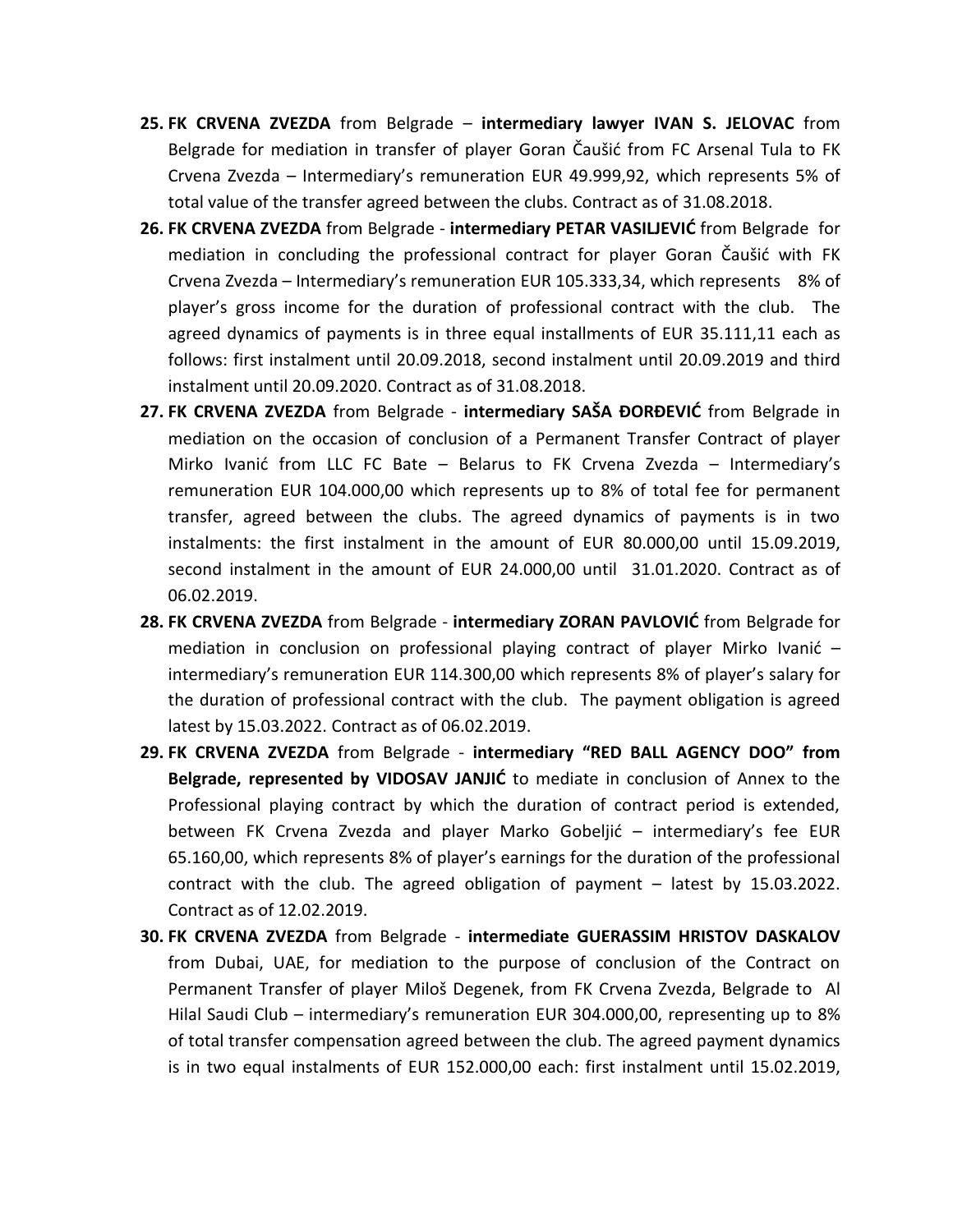second instalment until 15.05.2019, according to the issued invoice. Contract as of 12.01.2019.

- **31. FK CRVENA ZVEZDA** from Belgrade **intermediary "STARS I FRIENDS SPOL S.R.O", from Bratislava, Slovakia, represented by CAROL CSONTO for** mediation to the purpose of concluding the Pre-contract and Professional Contract of player Jirka Erik – Intermediary's remuneration amounts to EUR 61.470,00, representing 8% of player's gross income for the duration of professional contract with the club. The agreed payment dynamics is two equal instalments of EUR 30.735,00 each; first instalment until 30.09.2018, second instalment until 15.07.2019 according to the issued invoice. Contract as of 05.09.2019.
- **32. FK CRVENA ZVEZDA** from Belgrade **intermediary ZORAN STOJADINOVIĆ** from Belgrade, for mediation in conclusion of Permanent Transfer Contract for player Slavoljub Srnić from FK Crvena Zvezda to Unio Deportiva Las Palmas, S.A.D, Spanish Royal Football Federation – intermediary's remuneration EUR 24.000,00 representing 8% of player's gross income for the duration of professional contract with the club. The agreed payment dynamics is in three equal instalments of EUR 8.000,00 each, as follows: first instalment five days from the date of signature of the contract, second instalment until 31.07.2019, third instalment until 31.01.2020. Contract as of 29.01.2019.

#### **III. FK ČUKARIČKI d.o.o. from Belgrade**

- **1. FK ČUKARIČKI d.o.o.** from Belgrade **intermediary "PERFECT ELEMENT"doo from Vukovar, Republic of Croatia, represented by PETAR DUVNJAK from Republic of Croatia,** for mediation in future transfers of player Obeng Regan from FK Čukarički d.o.o. to the new club. The Intermediary's remuneration is up to 8% of total transfer compensation for the transfer of player, which will be agreed between the clubs. Contract as of 15.08.2018.
- **2. FK ČUKARIČKI d.o.o.** from Belgrade **intermediary: AGENCIJA "GOFFICE" doo from Belgrade/Obrenovac, represented by JOVICA RADONJIC from Belgrade** for mediation on the occasion of conclusion of professional playing contract/ employment contract between FK Čukarički d.o.o. and player Marko Docić. Intermediary's fee up to 8% of the player's gross oncome for the period of validity of the contract. Contract as of 01.06.2018.
- **3. FK ČUKARIČKI d.o.o.** from Belgrade **intermediary AGENCIJA "GLOBAL SOCCER AGENCY" DOO from Belgrade, represented by ALFREDO MARAVID from** Belgrade for mediation on the occasion of concluding a professional playing contract / employment contract between FK Čukarički d.o.o and player Kiso Nenad. Intermediary's fee up to 8%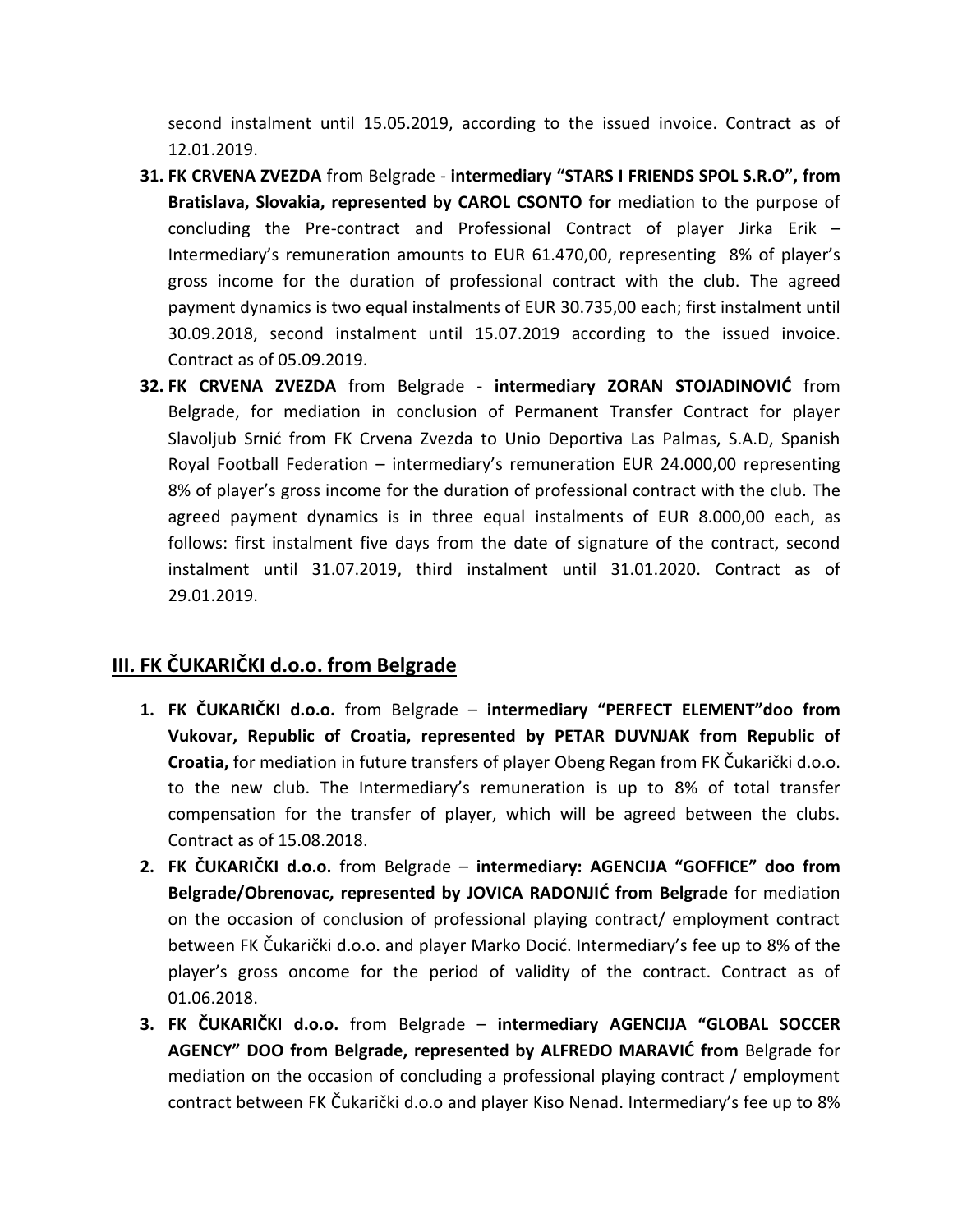of the player's gross income for the period of validity of the contract. Contract as of 01.06.2018.

## **IV. FK PARTIZAN from Belgrade informed the Committee and submitted the following contracts:**

- **1. FK PARTIZAN** from Belgrade **intermediary RADE CALDOVIC** from Belgrade, for mediation in concluding the contract on transfer of player Nemanja Nikolić, between FK Spartak from Subotica and FK Partizan – Intermediary's remuneration was EUR 86.160,00, which represents up to 8% of the value of the transfer. The commission has not been paid. Contract of 28.05.2018.
- **2. FK PARTIZAN** from Belgrade **intermediary BRATISLAV RISTIĆ** from Niš for mediation in concluding the contract on transfer of player Tawamba Kana Leandre Gael between FK Partizan and Al-Taawoun Saudi football club from Saudi Arabia – intermediary's fee EUR 108.000,00, which represents up to 8% of the value of the transfer. The commission has been paid. Contract of 09.07.2018.
- **3. FK PARTIZAN** from Belgrade **intermediary "LOVE PLAYERS"e.o.o.d from Bulgaria, represented by VELIBOR KVRGIĆ,** for mediation in concluding the contract on transfer of player between FK Željezničar from Sarajevo and FK Partizan, and conclusion of a professional playing contract for player Goran Zakarić with FK Partizan - intermediary's fee EUR 48.400,00 representing up to 8% of the value of the transfer. The commission has not been paid. Contract as of 03.08.2018.
- **4. FK PARTIZAN** from Belgrade **intermediary NIKOLA DAMJANAC from Belgrade** for mediation in concluding the contract on transfer of player Marko Jevtović, between FK Partizan and Konyaspor club, Turkey – Intermediary's remuneration EUR 40.000,00, which represents up to 8% of value of the transfer. The commission has not been paid. Contract of 18.07.2018.
- **5. FK PARTIZAN** from Belgrade **intermediary "DINAMYC AGENCY" DOO from Belgrade, represented by DEJAN STOJKOVIC** for mediation in concluding the contract on transfer of player Aleksandar Šćekić, between Genclerbirligi SC from Turkey and FK Partizan -Intermediary's fee EUR 67.700,00, which represents up to 8% of value of the transfer. The commission has not been paid. Contract as of 20.08.2018.
- **6. FK PARTIZAN** from Belgrade **intermediary "DOO MAGNUM" from Budva, Republic of Montenegro, represented by UROŠ JANKOVIĆ** for mediation in concluding the contract on transfer of player Đorđe Jovanović, between FK Partizan and KSC Lockeren from Belgium – intermediary's fee EUR 32.000,00, which represents up to 8% of value of the transfer. The Commission has been paid. Contract as of 07.08.2018.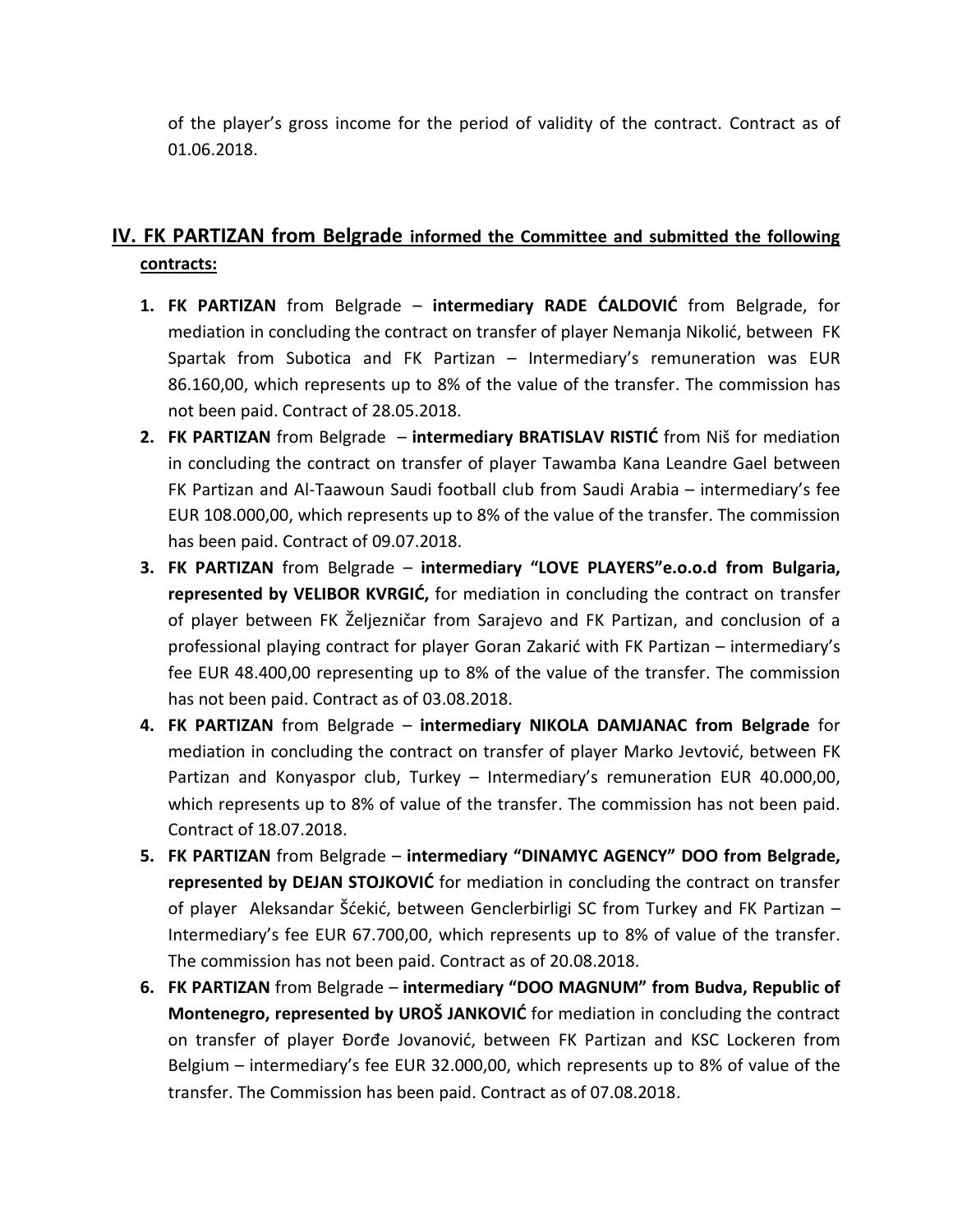- **7. FK PARTIZAN** from Belgrade **intermediary DARKO RISTIC** from Belgrade for mediation in concluding the contract on transfer of player Dušan Vlahović from FK Partizan to FK Fiorentina from Italy – Intermediary's remuneration EUR 156.000,00, which represents up to 8% of value of the transfer. The commission was not paid. Contract as of 01.07.2018.
- **8. FK PARTIZAN** from Belgrade **intermediary "DITO TRADING AND CONSULTING"DOO from Malta, represented by MARC RAUTENBERG** for mediation in concluding the contract on transfer of player Ricardo Jorge Pires Gomes – intermediary's fee EUR 135.000,00, which represents up to 8% of value of the transfer. The commission has not been paid. Contract as of 08.06.2018
- **9. FK PARTIZAN** from Belgrade **intermediary "IP CONSALTING" from Beograda, represented by IVICA PAVLOVIC** for mediation in concluding the contract on transfer of player Marko Jankovid, between FK Partizan and FC Spal 2013 from Italy – Intermediary's fee EUR 56.000,00, representing up to 8% of value of the transfer. The commission has not been paid. Contract as of 31.01.2019
- **10. FK PARTIZAN** from Belgrade **intermediary "SEVEN STARS AGENCY" DOO from Belgrade, represented by MILAN BOGDANOVIC** for mediation in concluding the new professional contract with player Nemanja Miletić – intermediary's fee EUR 21.400,00, which represents up to 8% of gross value of the professional contract with the player. The commission has not been paid. Contract as of 21.11.2018.
- **11. FK PARTIZAN from Belgrade – intermediary STAR I FRIENDS SPOL S.R.O" from Bratislava, Slovakia, represented by BRANKO JOVIČIĆ** for mediation in concluding the professional contract on transfer with player Moussa Nailani Njie – intermediary's remuneration EUR 98.700,00, which represents up to 8% of gross value of the professional contract with the player. The commission was not paid. Contract as of 17.01.2019.

## **V. FK NAPREDAK FROM KRUŠEVAC informed the Committee, and submitted the following Contract:**

**FK NAPREDAK** from Kruševac – **intermediary D.SPORT CONSULTING, represented by DUŠAN POTIC** from Belgrade/Grocka, for mediation in concluding the contract on permanent transfer of player Nikola Boranijaševid from FK Napredak to FC Lausanne sport, Switzerland – intermediary's fee EUR 16.000,00, which represents 8% of total permanent transfer fee agreed between the clubs. Contract as of 14.01.2019.

**The total amount of agreed fees for intermediaries registered in the period from 21.03.2018 until 29.03.2019 amounts to EUR 4.789.999,59.**